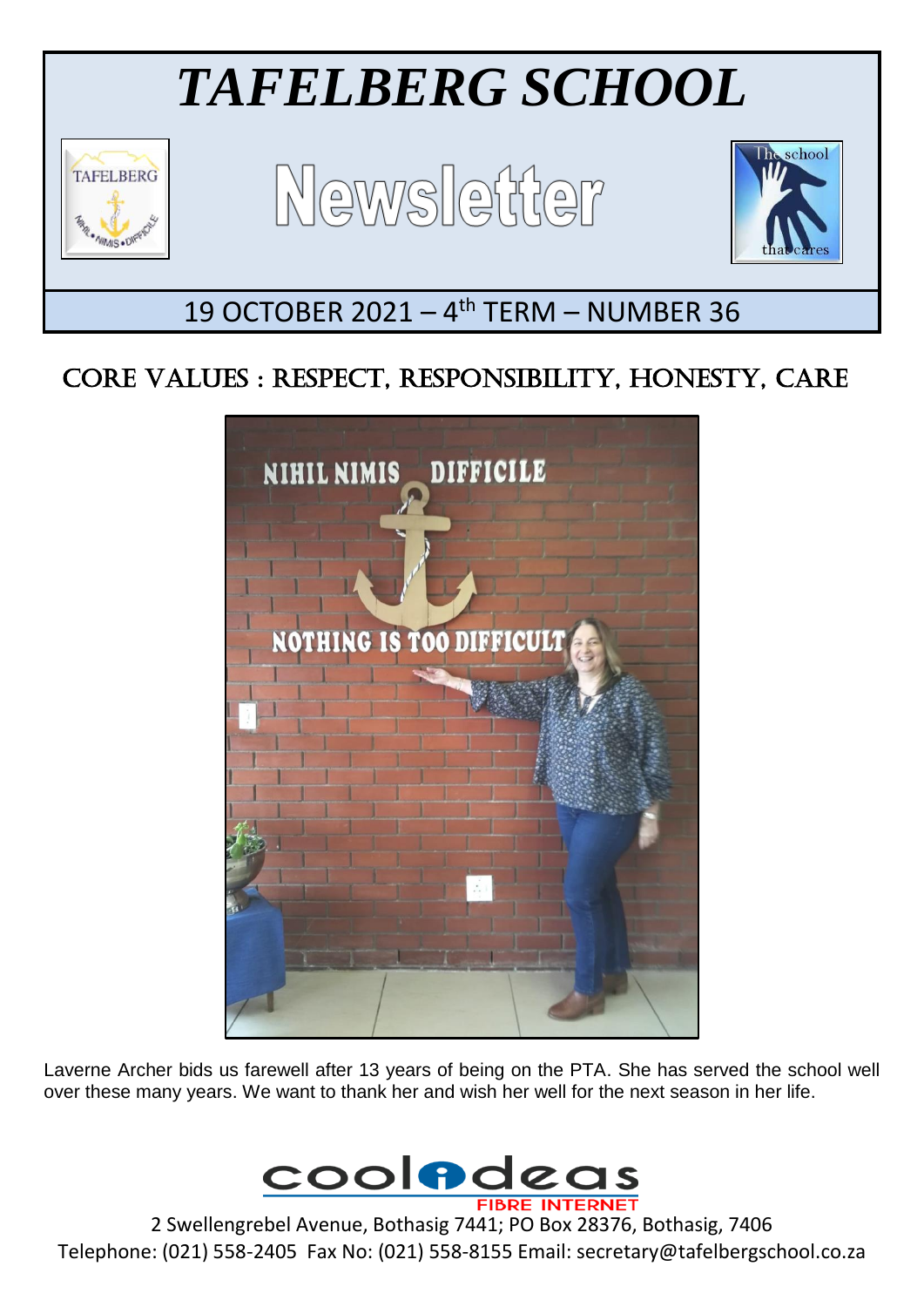Dear parent / guardian

The SGB and PTA have worked tirelessly this year to ensure our school functions optimally. Considering the effects of covid, our school is in a stable financial situation at the moment. We know the economic hardship many families were plunged into as a result of covid, and thus we have cut back on various aspects of our budget this year. Despite the decreasing state funding, school fee collection and PTA fundraising, the SGB have ensured the financial stability of our school. I believe our SGB have done a great job these past two "covid-hit" years, and have again drafted a very sensible budget for 2022, which clearly maps out the road forward in 2022. I am sure parents will agree, and support the budget to be tabled at the AGM. Please make an effort to attend the AGM – all parents/guardians were sent letters. A reminder that the proposed 2022 Budget is available for perusal at the front office, from 9am - 2:30 pm each school day.

# **NB INFORMATION**

- **1. NB Dates 2021**
- 18-29 Oct Parent meeting (Grades 1-3) by appointment
- 19 Oct Parent meeting (Grades 4-6) by appointment
- **19 Oct Grade 12 NSC CAT practical final examination**
- **22 Oct** Valedictory
- 01 Nov *Public holiday*
- 15 Nov Planned start to high school assessments (Gr7-11)
- 17 Nov **Parent AGM** (2022 Budget + school fees) in school hall @ 6pm
- 18 Nov Planned Grades 4-6 assessments to start
- 22 Nov Planned Grades 1-3 assessments to start
- 03 Dec Planned end to school assessment program
- 15 Dec Final school day for 2021

## **2. School fees 2021**

Tafelberg is a Section 21 fee-paying school, and the SA Schools Act thus places a duty on the SGB to collect such school fees from all parents as agreed upon at the parent AGM. The Budget and school fees for 2021 were voted on at the parent AGM on 18 November 2020. The Budget and school fee increase was tabled and accepted by unanimous parent vote at the AGM, as were certain school policies.

| <b>TIER</b>         | <b>FEE PER MONTH</b><br>$(11$ months) | <b>FEE: ANNUAL AMOUNT</b> |
|---------------------|---------------------------------------|---------------------------|
| Grade 1             | R <sub>2</sub> 100-00                 | R23 100-00                |
| 2. Grades $2 - 4$   | R <sub>2</sub> 060-00                 | R22 660-00                |
| 3. Grades $5-9$     | R1 900-00                             | R <sub>20</sub> 900-00    |
| 4. Grades $10 - 12$ | R <sub>2</sub> 060-00                 | R22 660-00                |

- First Debit Order run :  $1<sup>st</sup>$  working day of each month
- Fees are paid over 11 months, starting January 2021 (for 2021 fees only)
- Exemptions and non-payment of fees are dealt with as per legislation and school policy
- All enquiries regarding payment of school fees and exemptions must be directed only to Mrs M Vicentini @ 021 558 2405 or [bursar@tafelbergschool.co.za](mailto:bursar@tafelbergschool.co.za)

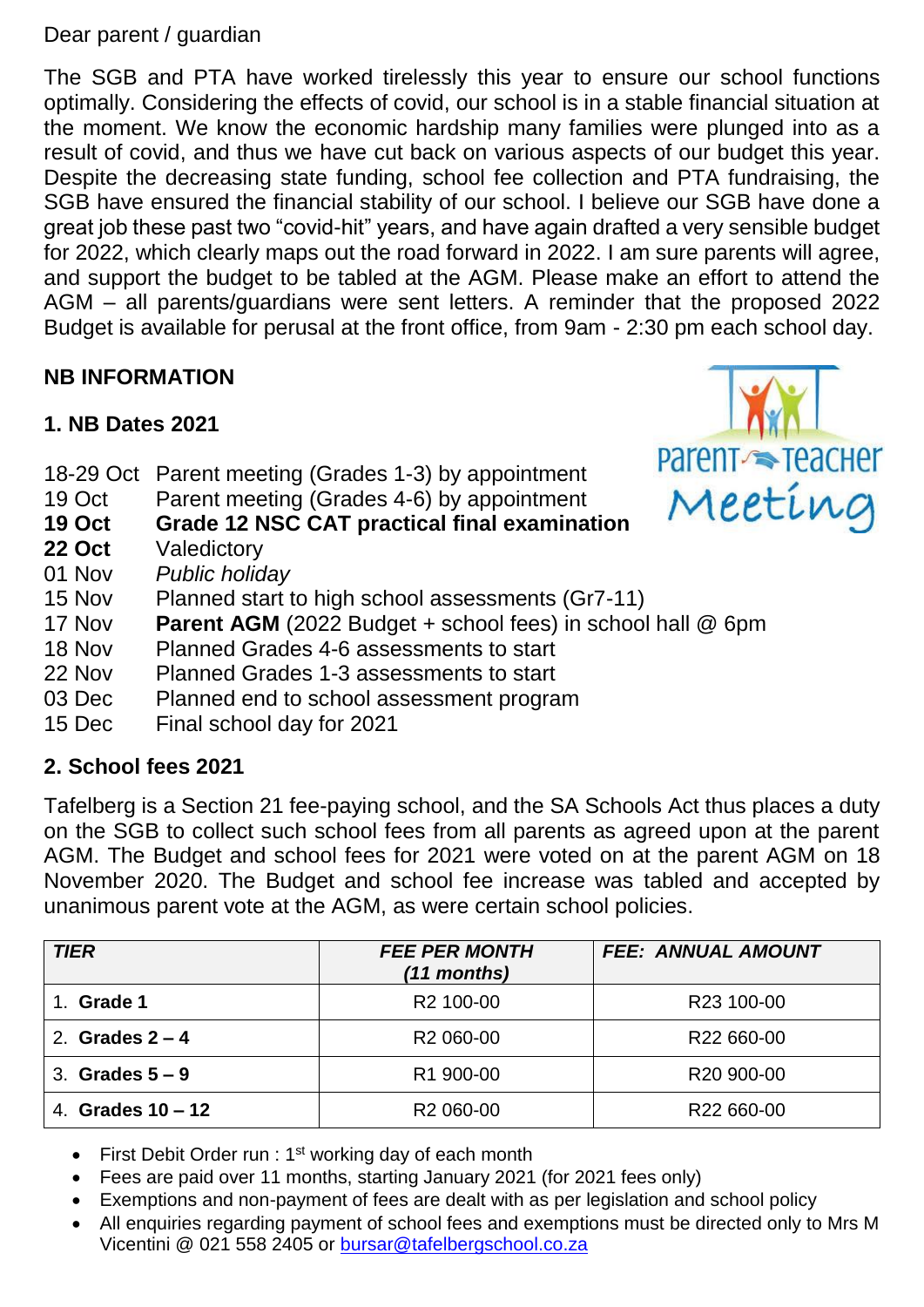### **GENERAL NEWS**

#### **1. Public holiday**

Please note that 1 November 2021 is a public holiday due to the elections.

# **2. PTA**

It is with sadness that we say farewell to Laverne Archer, who has been part of Tafelberg school's SGB and PTA for many years. Her daughter matriculates at the end of this year, and thus she stands down at year end. In particular, Laverne played a major role in our PTA, as a member and also as the chair for many years. Many will remember the carnivals, MADD evenings, camp outs etc. – she was the driving force behind many of these events. For her, it was not only about raising funds for our school, but also getting the Tafelberg "family" together to socialise and have fun.

Laverne, we will all miss you and your drive and passion. However, we know you built a good team, which will continue the outstanding work you all started. Best wishes but remember "once a Tafelberger, always a Tafelberger."

"*Small change, big difference*" – lots of hands make a big difference. The PTA needs your assistance to count small change on Saturday 23 October 2021, from 9am to 2pm, in the school hall. Please contact Tina (084 525 3431) if you can assist.



I call on all new parents to help your PTA and your school … get involved today!

Keep swiping your MySchool and Makro cards at all participating stores – it cost nothing but brings in valuable funds. Please ensure you make Tafelberg your school beneficiary.

#### **3. Summer school uniform**

Reminder that as from this week summer uniform is to be worn. Consult the Uniform and Appearance policies (on the school webpage) should you need to check on the regulations again. Learners defaulting on uniform will be sanctioned. Any uniform default/request must be accompanied with a note from the parent/guardian explaining the default – this note will only suffice for 48 hours.

#### **4. Term 4 Assessment program**

The year-end assessment program for Grades 1-11 has been completed and will be placed on the webpage soon. A hard copy of the information will also be handed out to all learners. Please ensure your child has a study timetable, and prepares properly for these examinations/tests.

#### **5. Covid update**

As at the time of this Newsletter there are no covid-related cases reported.

# **BE SMART … BE SAFE AND WEAR A MASK**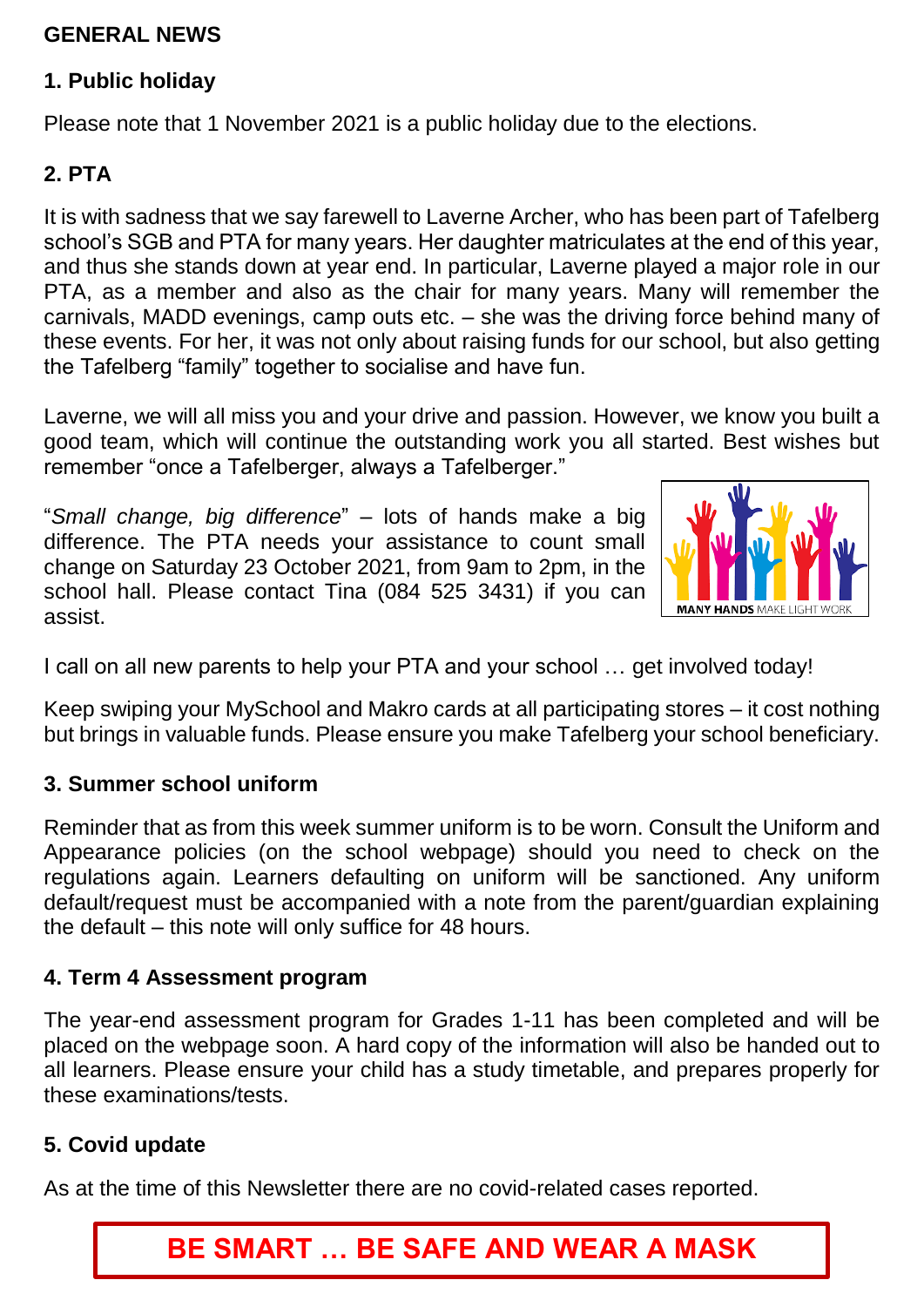# **6. Covid-19 safety measures**

- Should your child test positive for Covid, or come into close contact with a covid pos+ person they are to self-isolate at home for the required period, before returning to school – please inform the school and forward a copy of the test result. Parents are reminded to inform the school if they themselves test positive, and to take the necessary precautions.
- Please remember to screen your child before they come to school. Should they show symptoms of Covid (temperature of  $38^{\circ}$ C and above, coughing, headaches, sore throat etc.) and or have come into close contact with a Covid positive person, they need to stay at home for the prescribed period before returning to school.
- As per our Covid policy, parents will be required to fetch their child immediately should the learner disregard our safety protocols – we need to be responsible and prevent the spread of Covid.
- **Parents must ensure that their child does not arrive late (i.e. after 8am) as this will compromise our safety protocols and measures.** Please, we need your co-operation in this regard. *Latecomers will have to wait outside at the learner gate.* Once all is in place, the learner gate will be opened to allow the orderly implementation of the screening of late comers.
- No parents nor visitors will be allowed entry to the school before 9am.
- All learners, parents, visitors etc. MUST wear a mask properly (covering both nose and mouth), in order to be allowed entry to the school grounds.
- A reminder that learners must wear a mask and not a "buff".

# **7. Vaccinations**

Authorities have thus announced that learners 18 years and older will be eligible to get the Covid-19 vaccination: Register via <https://vaccine.enroll.health.gov.za/#/> *NB – Please do NOT make appointments during exam/test periods*

#### **8. Reminders – general**

- All donations towards our "care parcels" for our workers are appreciated.
- Please inform the school asap should you not want your child's photograph to appear in our Newsletter and the annual school Magazine.
- Please inform the school of any changes to phone numbers/addresses.
- The school in no way endorses any product, service or entity (nor any claim made by them) advertised in this Newsletter.

# **9. Sport**

Summer Sport practices every Thursday, from 3pm – 4pm.

- Senior cricket (Grades 7-11)
- Swimming (Grades 3-11)
- Athletics (track only) U12 to U18 age group (Grades 4-11)